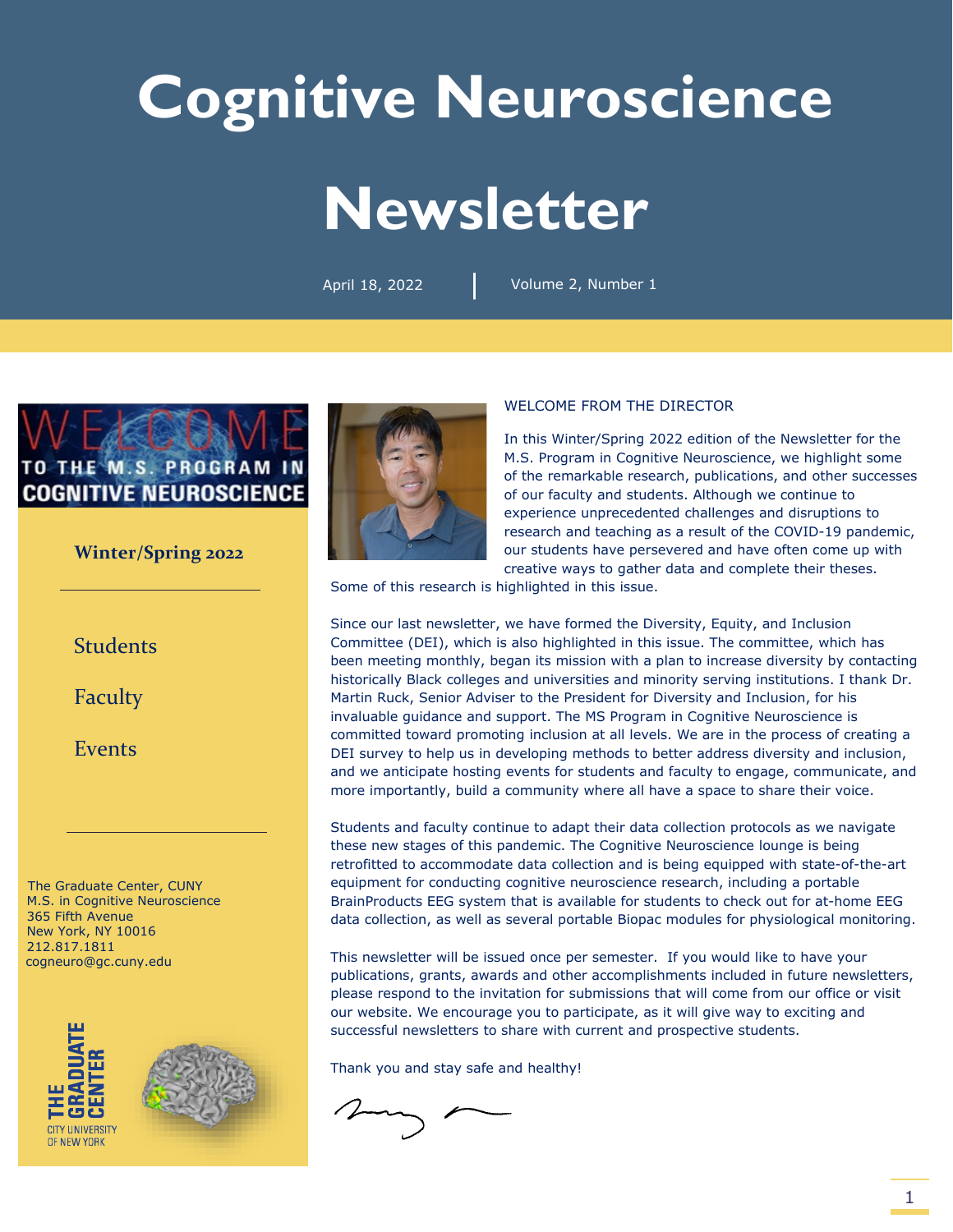#### **Alumni Spotlight: Bernard Gomez**



"Covid-19 no doubt brought a myriad of challenges to most of us. However, I want to attest by sharing my experiences in the program to encourage others. The program helped me advance in my career as a Researcher, and I am grateful to have received the training and knowledge I gained from the program and under my mentor Dr. Timothy Ellmore. After the lockdown imposition, I was stymied like everyone else, not knowing how to proceed and complete the program. However, I was incredibly pleased by the faculty and administrators' support, especially Dr. Ro and Mercado Wanda, to help arrive at a plan for completion while dealing with a personal loss. With an impaired motivation but a little tenacity, I completed the program at the end of summer 2020. Being part of CUNY can also bring numerous opportunities. I was able to teach three courses, including Neuroscience, at Hunter College in the Department of Psychology while in the program. I will not forget the experiences and knowledge I have gained from my mentors. It is only for them and the program, I could land a full-time position as Research Associate II at Cedars Sinai Medical Center under Dr. Ueli Rutishauser's lab in Los Angeles. I am excited to continue in the field with a renewed sense of motivation."

## <span id="page-1-0"></span>**CUNY GC Students Present Their Research: 'Testing an overtraining protocol for fear learning in humans' at the 2022 Annual Meeting for the Eastern Psychological Association**



*Gordon Haskell (right) and Vivian Ho (left)*

When faced with two threatening stimuli, how do we determine which stimulus is less threatening and does the amount of experience we have with each influence this decision? This is the question that Gordon Haskell and David Johnson have been tackling in their lab. Their project examines the impact of the number of learning trials on the strength of a conditioned fear memory. Gordon Haskell (CUNY Graduate Center) and Wingman Vivian Ho (York College) presented their research (in person!) at the 2022 annual meeting for the Eastern Psychological Association held at the Marriott Marquis In New York City on Friday, March 4, 2022.

## **Kunhee Lee: Be honest with yourself; you soon will be doing what you love.**



Our society does a pretty good job of making you someone other than being your genuine self. Essentially, that is why I became a pharmacist. However, when I graduated from pharmacy school, I knew this was not it, although I enjoyed learning about pharmacology. Instead of working at the pharmacy upon my graduation, I decided to work for a lab. The lab I worked at studied aging and dementia. Working at the lab was intriguing because my grandmother had been diagnosed

with Alzheimer's disease. However, my curiosity was not fulfilled enough. Therefore, I decided to go to graduate school. That is how I ended up moving to NYC and started at the Cognitive Neuroscience Program at The Graduate Center. I enjoyed taking interesting classes and I loved reading research papers. It was the first time in my life that I am reading something that I enjoy so much. I loved it so much that thinking about my research project has never been boring. In sum, I love what I am doing for the first time. Additionally, I figured out my dream while working on my thesis. I now realize how limited pharmacological treatment can be for certain neuro-psychiatric disorders. For example, pharmacological interventions can only do so much for structural / functional damage observed in neurodegenerative disorders such as Parkinson's disease and Alzheimer's disease. I see the necessity to approach from different directions to enhance our current treatment options. Thinking about limitless possibilities through science is something I enjoy. The Cognitive Neuroscience program at The Graduate Center has helped me figure out what my passion is, and I couldn't be more thankful.

### **ONWARD AND BEYOND** \_\_\_\_\_\_\_\_\_\_\_\_\_\_\_\_\_\_\_\_\_\_\_\_\_\_\_\_\_\_\_\_\_\_\_\_\_

Accepted to PhD Programs: Trevor Caruso Daniela Echeverria Cassandra Engstrom Sameer Sabharwal-Siddiqi Kennedy Stomberg

Congratulations!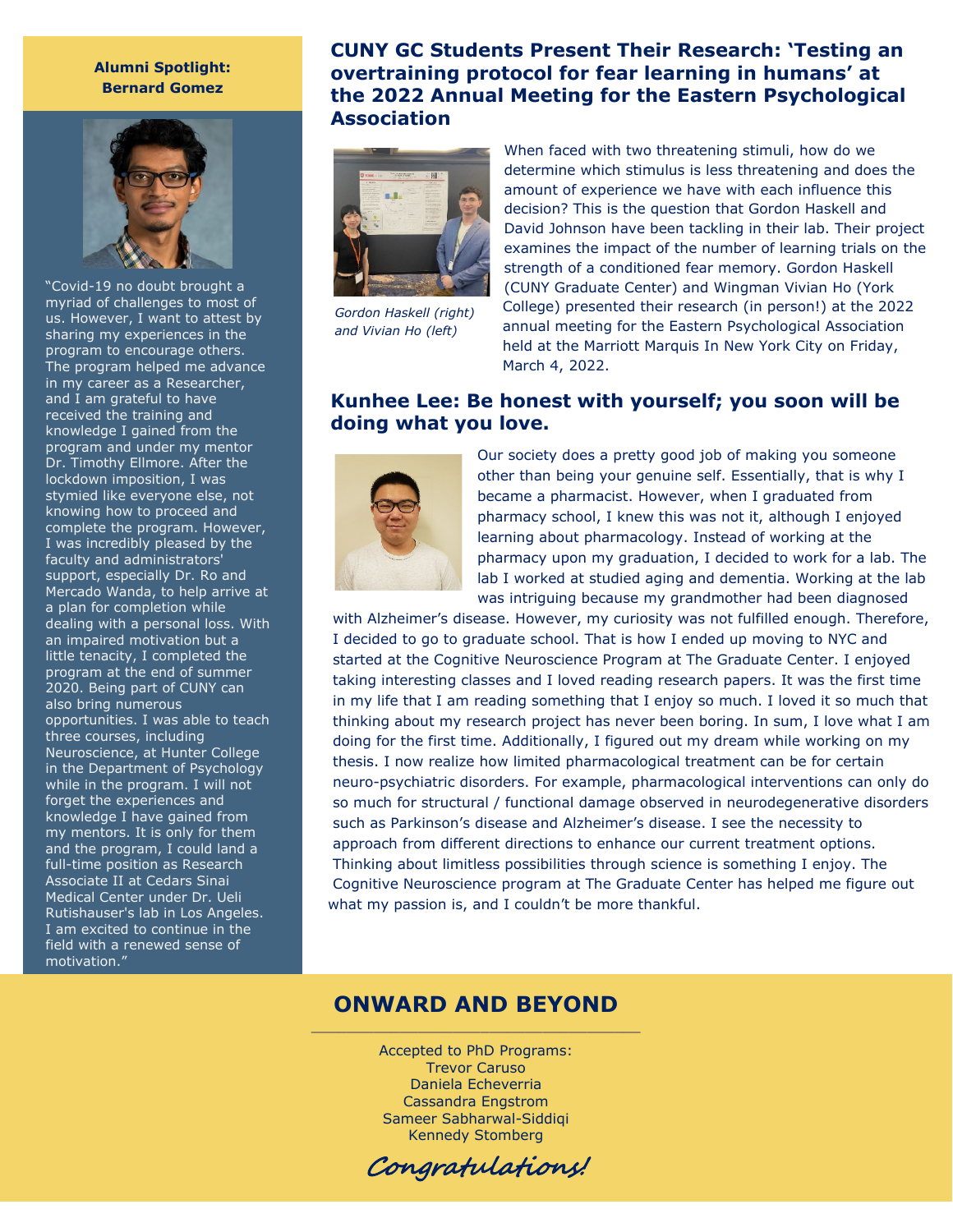**Behavioral Neuroscience Textbook by Faculty Member, Dr. Jon Horvitz – July 2022**



Our Colleague, Jon Horvitz, in the CCNY Psychology Department is publishing an undergraduate textbook, Principles of Behavioral Neuroscience. The textbook, written with the late Barry Jacobs, examines neuroanatomy, neural communication, the neural basis of sleep, learning, memory, attention, and other topics in brain/mind relations. It will be published in July 2022 with Cambridge University Press.

Submit Content for the *Cognitive Neuroscience*  Newsletter

Share news and events to highlight in our *Cognitive Neuroscience Newsletter* by using the following link or scan the QR code: https://www.gc.cuny.edu/cogniti ve-neuroscience/news-andevents/newsletter-submissionform



## <span id="page-2-0"></span> **Anatomical inputs to visual cerebral cortex**

The Levitt laboratory studies brain circuits for visual perception and has previously described the organization and development of anatomical inputs to primary visual cortex. This [study](https://www.frontiersin.org/articles/10.3389/fnana.2020.581478/full) describes the pattern of thalamic and cortical inputs to an area of visual cortex just anterior to primary visual cortex, area 18. Similar to cortical inputs to primary visual cortex, the bulk of the input to area 18 arises from the cortical area just anterior to it. An important difference in cortical connectivity however is



that the portion of area 18 responsive to visual stimuli in the lower visual field seems to receive a significant input from brain regions responsive to visual stimuli in the upper visual field. This is unlike primary visual cortex, might reflect differences in visual field representations in the two areas, and suggests that one role of area 18 may be for perceptual completion or contextual modulation across the horizontal meridian.

## **The M.S. Program in Cognitive Neuroscience Celebrates Women's History Month – March 2022**



*1st row (left to right): Dr. Chua, Dr. Dennis, Dr. Emmanouil, Dr. Gao 2nd row (left to right): Dr. Lipkind, Dr. Mangels, Dr. Martin, Dr. Marton 3rd row (left to right): Dr. Mingote, Dr. Nomura, Dr. Obler, Dr. Shafer 4th row (left to right): Dr. Tian, Dr. Unger, Dr. Wagner, Dr. Walder*

We recognize the great contributions of women who have and continue to make a tremendous mark in our world. Our program is proud to honor the women cognitive neuroscientists that make up a solid portion of our faculty. They are researchers and scientists who bring a wealth of expertise and knowledge to a field that is primarily on a quest to find out how our brains contribute to our cognitive function.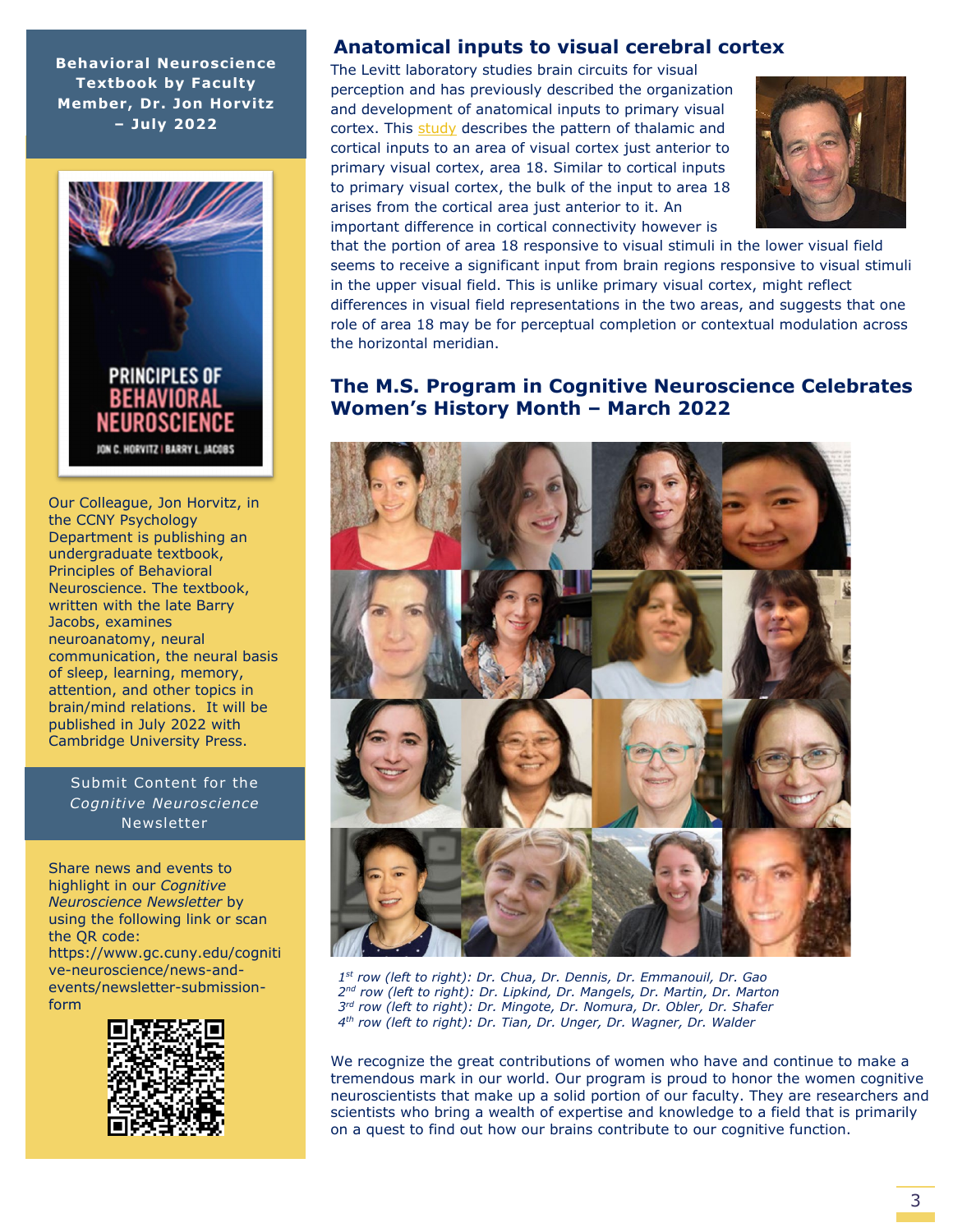#### M.S. Program in Cognitive Neuroscience Workshops

- Faculty Mentor Workshop, Hosted by Dr. Tatiana Emmanouil, Dr. Tony Ro, Dr. Martin Ruck, and Dr. Peter Serrano
- Fiscal Responsibility Workshop, Hosted by Phyllis Schulz, the Executive Director of Fellowships and Financial Aid
- Applying to Ph.D. Programs, Hosted by Dr. Tony Ro
- Career Planning & Professional Development, Hosted by Jennifer Furlong, the Director of the Office of Career Planning & Professional Development
- Steps to Submitting Your Thesis Workshop, Hosted by Daisy Reyes and Roxanne Shirazi, Dissertation/Thesis Librarian
- Writing a Thesis Workshop, Hosted by Dr. Valerie Shafer
- Library Resources Workshop, Hosted by Mason Brown

**Student Resources: Questions or Concerns**

Ombuds Office: [https://www.gc.cuny.edu/ombu](https://www.gc.cuny.edu/ombuds-office) [ds-office](https://www.gc.cuny.edu/ombuds-office) 

Anonymous Submissions:

[https://www.gc.cuny.edu/cogniti](https://www.gc.cuny.edu/cognitive-neuroscience/student-resources/questions-or-concerns) [ve-neuroscience/student](https://www.gc.cuny.edu/cognitive-neuroscience/student-resources/questions-or-concerns)[resources/questions-or-concerns](https://www.gc.cuny.edu/cognitive-neuroscience/student-resources/questions-or-concerns)

The Director of the program, Professor Tony Ro, and Assistant Program Officer, Wanda Mercado, are available to meet with students on a one-to-one. Email us at [cogneuro@gc.cuny.edu](mailto:cogneuro@gc.cuny.edu) to schedule a Zoom meeting.

# **M.S. Program in Cognitive Neuroscience Faculty Members' 2022 Publications**

#### **Marom Bikson**

Williams, P.T. J. A., Truong D, Q., Seifert, A.C., Xu, K., Bikson, M., Martin, J.H. (2022). Selective augmentation of corticospinal motor drive with trans-spinal direct current stimulation in the cat. *Brain Stimulation*. doi: https://doi.org/10.1016/j.brs.2022.03.007

Baker, T.S., Zannou, A.L., Cruz, D., Khadka, N., Kellner, C., Tyc, R., Bikson, M., Costa, A. (2022). Development and Clinical Validation of a Finite Element Method Model Mapping Focal Intracranial Cooling. *IEEE Transactions on Neural Systems and Rehabilitation Engineering*. doi: 10.1109/TNSRE.2022.3161085.

Khadka, N. & Bikson, M. (2022). Noninvasive Electrical Brain Stimulation of the Central Nervous System. In: Thakor N.V. (Eds.), *Handbook of Neuroengineering* (pp. 1-33). Springer Nature. doi: doi.org/10.1007/978-981-15-2848-4\_59-1

Jeong, H., Song, I.-U., Chung, Y.-A., Park, J.-S., Na, S.-H., Im, J. J., Bikson, M., Lee, W., & Yoo, S.-S. (2022). Short-Term Efficacy of Transcranial Focused Ultrasound to the Hippocampus in Alzheimer's Disease: A Preliminary Study. *Journal of Personalized Medicine, 12*(2), 250. doi: doi.org/10.3390/jpm12020250

#### **Tracy Dennis**

Cho, H., Myruski, S., Denefrio, S., Mennin, D., & Dennis-Tiwary, T. (2022). Associations between GAD Symptom Severity and Error Monitoring Depend on Neural Quenching Variability. *Motivation and Emotion*, *46*, 254-263.

#### **Timothy Ellmore**

Pena, D., Suescun, J., Schiess, M., Ellmore, T. M., Giancardo, L., & Alzheimer's Diseases NeuroImaging Initiative. (2022). Toward a multimodal computer-aided diagnostic tool for Alzheimer's Disease conversion. *Frontiers in Neuroscience,* 15:744190. doi: 10.3389/fnins.2021.744190

#### **Yu Gao**

Wu, Z., Cao, M., Di, X., Wu, K., Gao, Y., & Li, X. (2022). Regional topological aberrances of white matter- and gray matter-based functional networks for attention processing may foster traumatic brain injury-related attention deficits in adults. *Brain Sciences, 12*, 16. doi: 10.3390/brainsci12010016

#### **Lucas Parra**

Madsen, J., & Parra, L. C. (2022). Cognitive processing of a common stimulus synchronizes brains, hearts, and eyes. *PNAS Nexus*, pgac020. doi: https://doi.org/10.1093/pnasnexus/pgac020

#### **Marom Bikson & Lucas Parra**

Sharma, M., Farahani, F., Bikson, M., Parra, L. C. (2022). Weak DCS causes a relatively strong cumulative boost of synaptic plasticity with spaced learning. *Brain Stimulation*, *15*(1), 57-62.

#### **Marom Bikson & Tracy Dennis**

Cho, H., Razza, L.B., Borrione, L., Bikson, M., Charvet, L., Dennis-Tiwary, T.A., Brunoni, A.R., & Sudbrack-Oliveira, P. (2022) Transcranial Electrical Stimulation for Psychiatric Disorders in Adults: A Primer. *Focus*, *20*(1), 19-31. doi: https://doi.org/10.1176/appi.focus.20210020

#### **Tony Ro & Zhigang Zhu**

Chen, J., Ro, T., Zhu, Z. (2022). Emotion Recognition With Audio, Video, EEG, and EMG: A Dataset and Baseline Approaches. *IEEE Access*, *10*, 13229-13242, doi: 10.1109/ACCESS.2022.3146729.